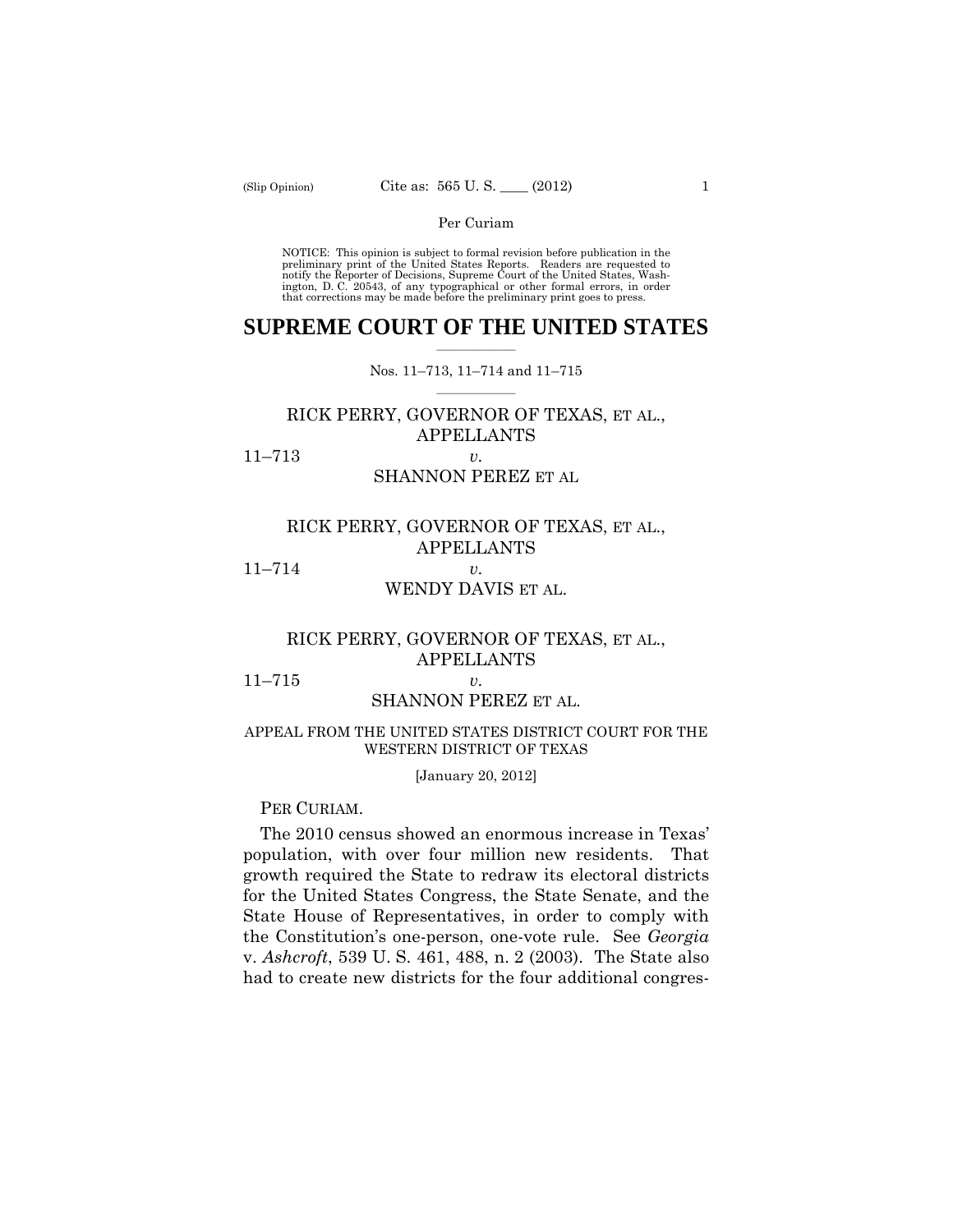sional seats it received.

——————

 known as preclearance, requires the covered jurisdiction Texas is a "covered jurisdiction" under Section 5 of the Voting Rights Act of 1965. See 79 Stat. 439, 42 U. S. C. §1973c(a); 28 CFR pt. 51, App. (2011). Section 5 suspends all changes to a covered jurisdiction's election procedures, including district lines, until those changes are submitted to and approved by a three-judge United States District Court for the District of Columbia, or the Attorney General. See *Northwest Austin Municipal Util. Dist. No. One* v. *Holder*, 557 U. S. 193, 198 (2009). This process, to demonstrate that its proposed change "neither has the purpose nor will have the effect of denying or abridging the right to vote on account of race or color." §1973c(a). This Court has been emphatic that a new electoral map cannot be used to conduct an election until it has been precleared. See, *e.g.*, *Clark* v. *Roemer*, 500 U. S. 646, 652 (1991).

The day after completing its new electoral plans, Texas submitted them to the United States District Court for the District of Columbia for preclearance. The preclearance process remains ongoing. Texas was unsuccessful in its bid for summary judgment, and a trial is scheduled in the coming weeks. Meanwhile, various plaintiffs—appellees here—brought suit in Texas, claiming that the State's newly enacted plans violate the United States Constitution and  $\S 2$  of the Voting Rights Act.<sup>1</sup> Appellees alleged, *inter alia*, that Texas' enacted plans discriminate against Latinos and African-Americans and dilute their voting strength, notwithstanding the fact that Latinos and African-Americans accounted for three-quarters of Texas'

<sup>&</sup>lt;sup>1</sup>Section 2 prohibits "any State or political subdivision" from imposing any electoral practice "which results in a denial or abridgement of the right of any citizen of the United States to vote on account of race or color." 42 U. S. C. §1973(a).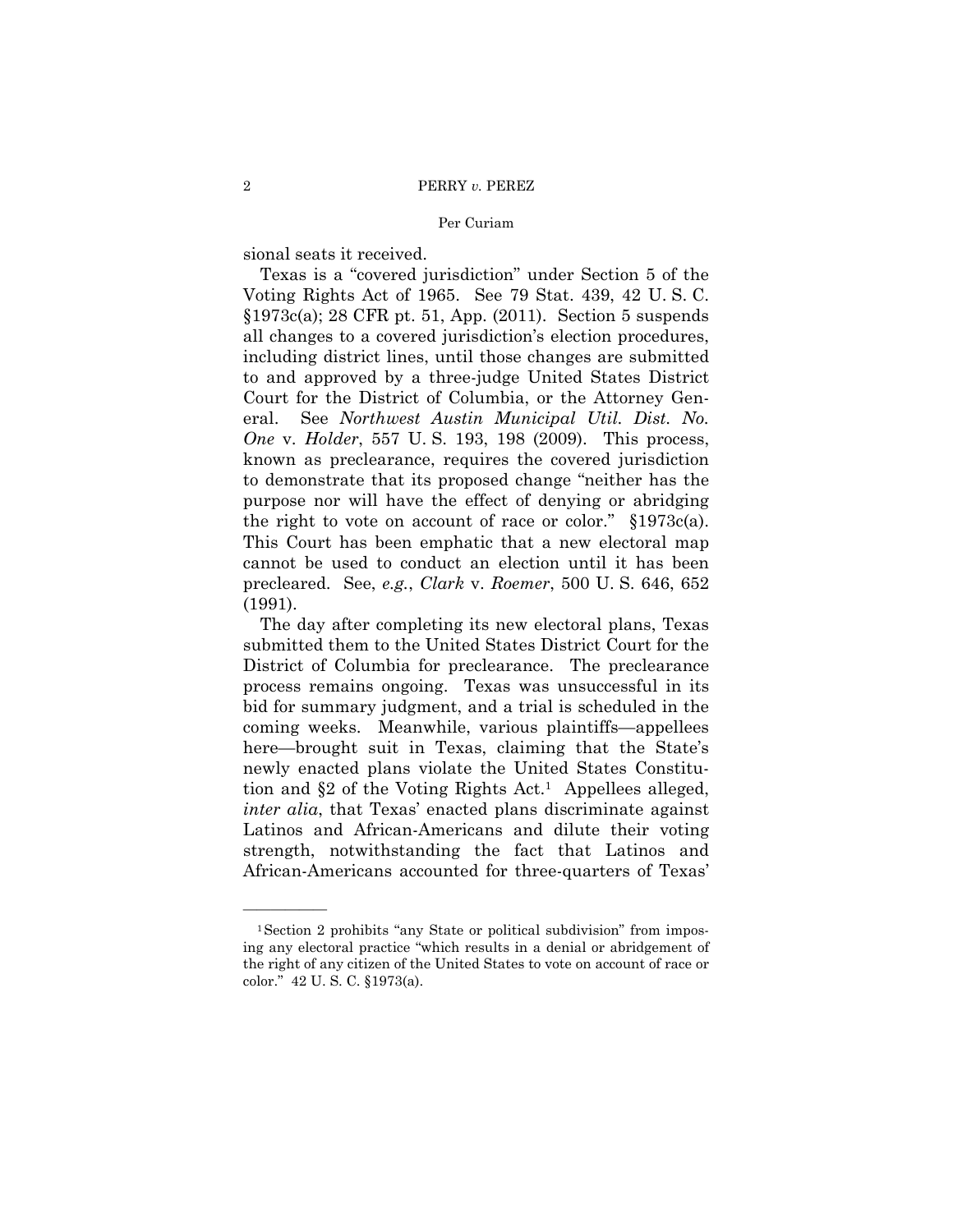population growth since 2000. A three-judge panel of the United States District Court for the Western District of Texas was convened. See 28 U. S. C. §2284. That court heard argument and held a trial with respect to the plaintiffs' claims, but withheld judgment pending resolution of the preclearance process in the D. C. court. Cf. *Branch*  v. *Smith*, 538 U. S. 254, 283–285 (2003) (KENNEDY, J., concurring).

As Texas' 2012 primaries approached, it became increasingly likely that the State's newly enacted plans would not receive preclearance in time for the 2012 elections. And the State's old district lines could not be used, because population growth had rendered them inconsistent with the Constitution's one-person, one-vote requirement. It thus fell to the District Court in Texas to devise interim plans for the State's 2012 primaries and elections. See *Connor* v. *Finch*, 431 U. S. 407, 414–415 (1977). After receiving proposals from the parties and holding extensive hearings, that court issued its interim plans. The court unanimously agreed on an interim State Senate plan, but Judge Smith dissented with respect to the congressional and State House plans. Texas asked this Court to stay the interim plans pending an appeal, arguing that they were unnecessarily inconsistent with the State's enacted plans. This Court granted the stay and noted probable jurisdiction.  $565 \text{ U.S.}$  (2011).

 clearance prior to an upcoming election does not, by itself, require a court to take up the state legislature's task. That is because, in most circumstances, the State's last Redistricting is "primarily the duty and responsibility of the State." *Chapman* v. *Meier*, 420 U. S. 1, 27 (1975). The failure of a State's newly enacted plan to gain preenacted plan simply remains in effect until the new plan receives preclearance. But if an intervening event—most commonly, as here, a census—renders the current plan unusable, a court must undertake the "unwelcome obliga-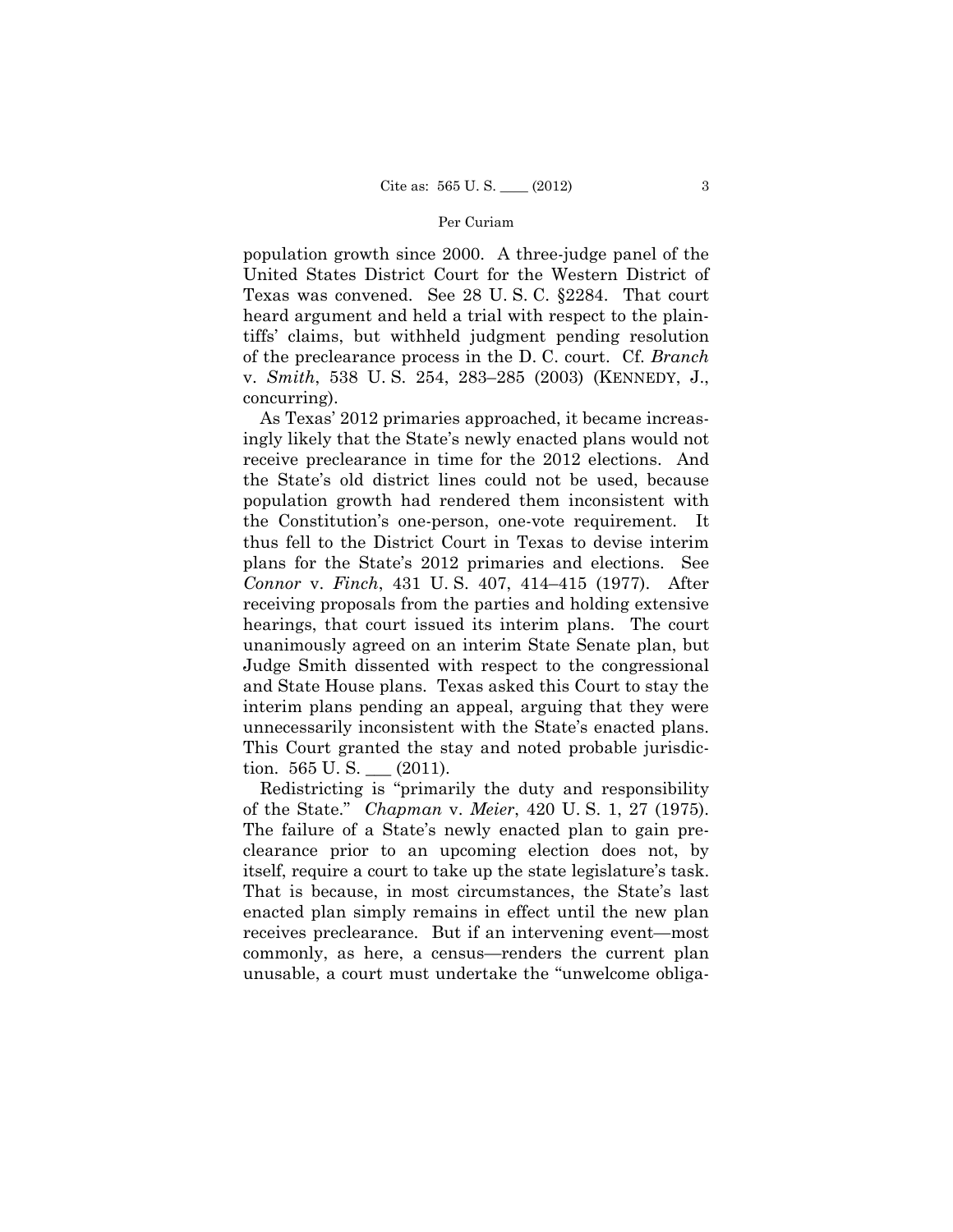tion" of creating an interim plan. *Connor*, *supra*, at 415. Even then, the plan already in effect may give sufficient structure to the court's endeavor. Where shifts in a State's population have been relatively small, a court may need to make only minor or obvious adjustments to the State's existing districts in order to devise an interim plan.

But here the scale of Texas' population growth appears to require sweeping changes to the State's current districts. In areas where population shifts are so large that no semblance of the existing plan's district lines can be used, that plan offers little guidance to a court drawing an interim map. The problem is perhaps most obvious in adding new congressional districts: The old plan gives no suggestion as to where those new districts should be placed. In addition, experience has shown the difficulty of defining neutral legal principles in this area, for redistricting ordinarily involves criteria and standards that have been weighed and evaluated by the elected branches in the exercise of their political judgment. See, *e.g.*, *Miller* v. *Johnson*, 515 U. S. 900, 915–916 (1995); *White* v. *Weiser*, 412 U. S. 783, 795–796 (1973). Thus, if the old state districts were the only source to which a district court could look, it would be forced to make the sort of policy judgments for which courts are, at best, ill suited.

To avoid being compelled to make such otherwise standardless decisions, a district court should take guidance from the State's recently enacted plan in drafting an interim plan. That plan reflects the State's policy judgments on where to place new districts and how to shift existing ones in response to massive population growth. This Court has observed before that "faced with the necessity of drawing district lines by judicial order, a court, as a general rule, should be guided by the legislative policies underlying" a state plan—even one that was itself unenforceable—"to the extent those policies do not lead to violations of the Constitution or the Voting Rights Act."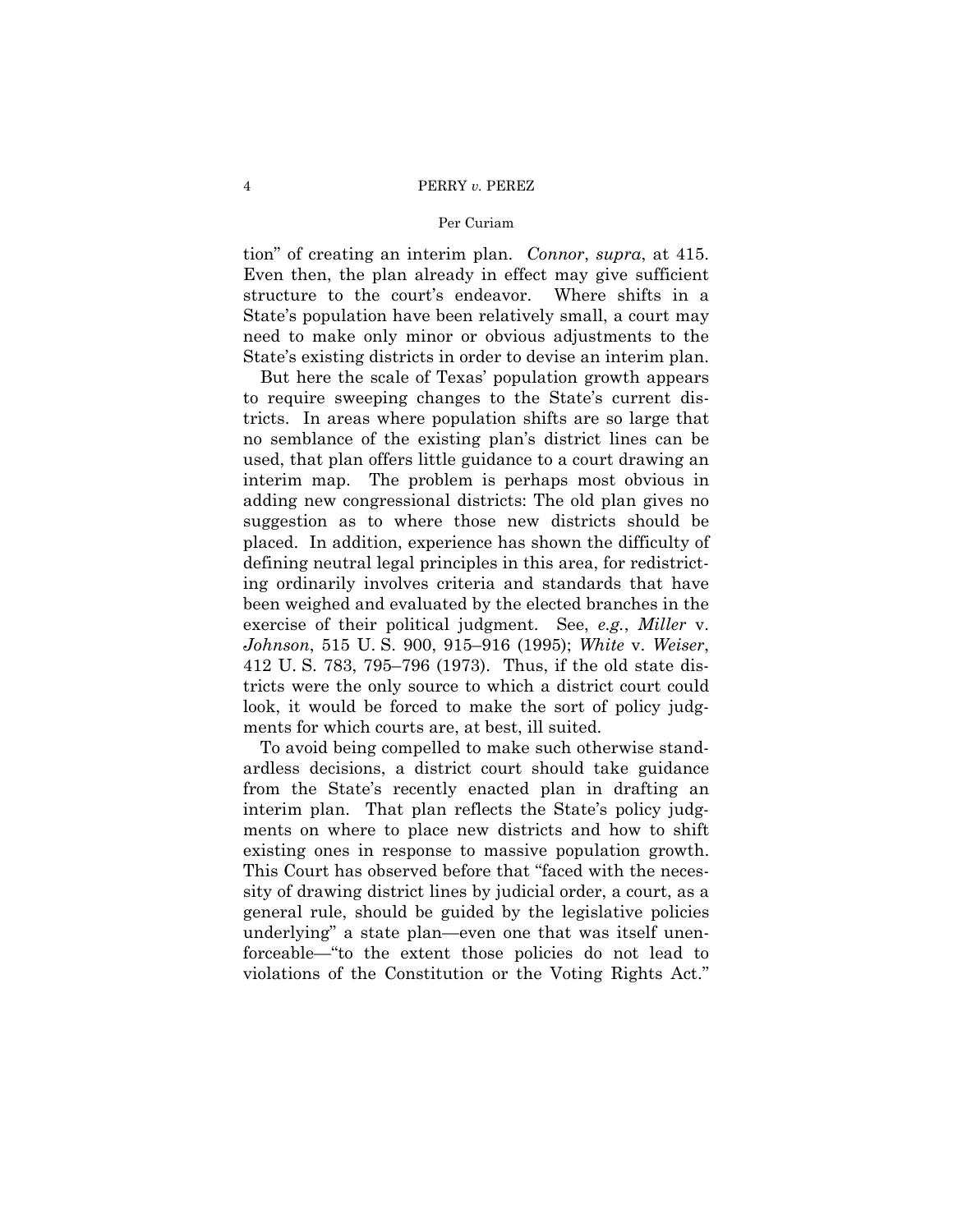*Abrams* v. *Johnson*, 521 U. S. 74, 79 (1997) (holding that the District Court properly declined to defer to a precleared plan that used race as a predominant factor). For example, in *White*, *supra*, an equal population challenge, this Court reversed a District Court's choice of interim plan, and required the District Court to choose a plan more closely resembling an enacted state plan, even though the state plan itself had been held to violate the one-person, one-vote principle. Similarly, in *Upham* v. *Seamon*, although the state plan as a whole had been denied §5 preclearance, this Court directed a District Court to "defer to the legislative judgments the [state] plans reflect," insofar as they involved districts found to meet the preclearance standard. 456 U. S. 37, 40–41 (1982) *(per curiam)*. See also *Whitcomb* v. *Chavis*, 403 U. S. 124, 160–161 (1971) (equal protection challenge).

Section 5 prevents a state plan from being implemented if it has not been precleared. But that does not mean that the plan is of no account or that the policy judgments it reflects can be disregarded by a district court drawing an interim plan. On the contrary, the state plan serves as a starting point for the district court. It provides important guidance that helps ensure that the district court appropriately confines itself to drawing interim maps that comply with the Constitution and the Voting Rights Act, without displacing legitimate state policy judgments with the court's own preferences.

A district court making such use of a State's plan must, of course, take care not to incorporate into the interim plan any legal defects in the state plan. See *Abrams*, *supra*, at 85–86; *White*, *supra*, at 797. Where a State's plan faces challenges under the Constitution or §2 of the Voting Rights Act, a district court should still be guided by that plan, except to the extent those legal challenges are shown to have a likelihood of success on the merits. Plaintiffs seeking a preliminary injunction of a statute must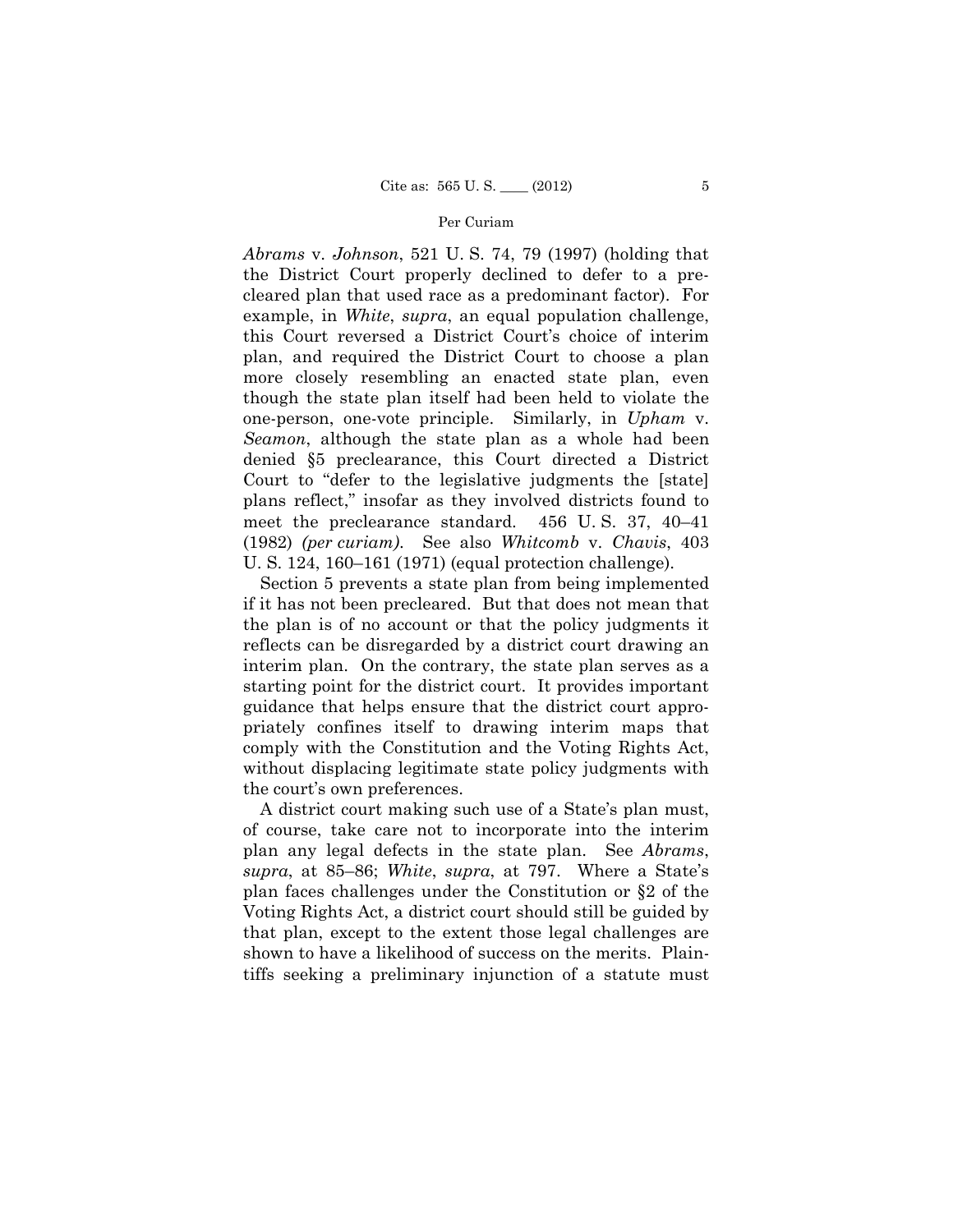normally demonstrate that they are likely to succeed on the merits of their challenge to that law. See *Winter* v. *Natural Resources Defense Council*, *Inc.*, 555 U. S. 7, 20 (2008). There is no reason that plaintiffs seeking to defeat the policies behind a State's redistricting legislation should not also have to meet that standard. And because the local district court—here, the District Court for the Western District of Texas—will ultimately decide the merits of claims under §2 and the Constitution, it is well equipped to apply that familiar standard.

The calculus with respect to §5 challenges is somewhat different. Where a State has sought preclearance in the District Court for the District of Columbia, §5 allows only that court to determine whether the state plan complies with §5. Consistent with that design, we have made clear that other district courts may not address the merits of §5 challenges. See, *e.g.*, *Perkins* v. *Matthews*, 400 U. S. 379, 385 (1971). The local district court drafting an interim plan must therefore be careful not to prejudge the merits of the preclearance proceedings. The court should presume neither that a State's effort to preclear its plan will succeed nor that it will fail.

The need to avoid prejudging the merits of preclearance is satisfied by taking guidance from a State's policy judgments unless they reflect aspects of the state plan that stand a reasonable probability of failing to gain §5 preclearance. And by "reasonable probability" this Court means in this context that the §5 challenge is not insubstantial. That standard ensures that a district court is not deprived of important guidance provided by a state plan due to §5 challenges that have no reasonable probability of success but still respects the jurisdiction and prerogative of those responsible for the preclearance determination. And the reasonable probability standard adequately balances the unique preclearance scheme with the State's sovereignty and a district court's need for policy guidance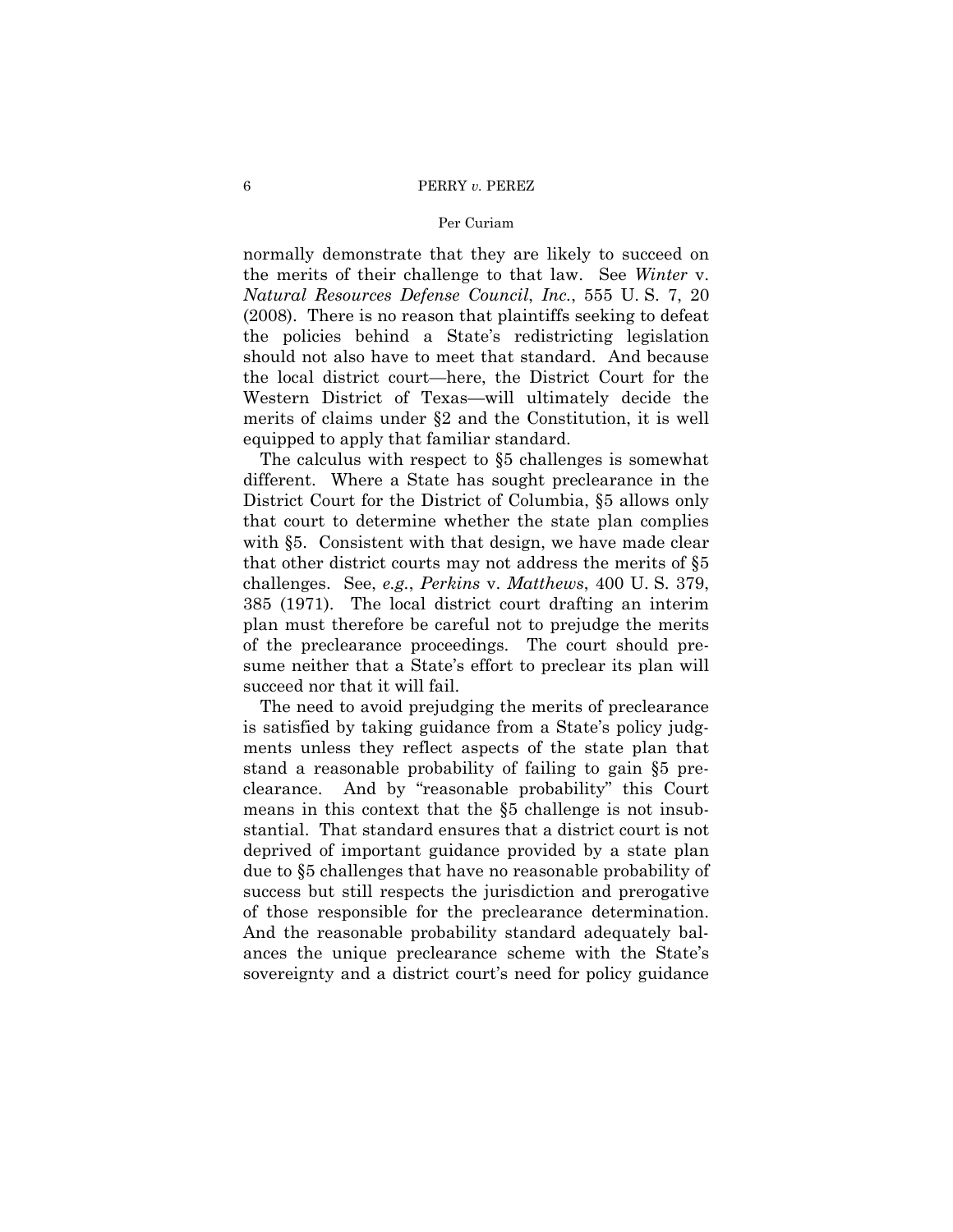in constructing an interim map. This Court recently noted the "serious constitutional questions" raised by §5's intrusion on state sovereignty. *Northwest Austin*, 557 U. S., at 204. Those concerns would only be exacerbated if §5 required a district court to wholly ignore the State's policies in drawing maps that will govern a State's elections, without any reason to believe those state policies are unlawful.

Appellees, however, contend that §5 demands exactly that. In their view, this Court's precedents require district courts to ignore any state plan that has not received §5 preclearance. But the cases upon which appellees rely hold only that a district court may not adopt an unprecleared plan as its own. See *Lopez* v. *Monterey County*, 519 U. S. 9 (1996); *McDaniel* v. *Sanchez*, 452 U. S. 130 (1981). They say nothing about whether a district court may take guidance from the lawful policies incorporated in such a plan for aid in drawing an interim map. Indeed, in *Upham* this Court ordered a District Court to defer to the unobjectionable aspects of a State's plan even though that plan had already been *denied* preclearance.

In this case, the District Court stated that it had "giv[en] effect to as much of the policy judgments in the Legislature's enacted map as possible." 1 App. 182. At the same time, however, the court said that it was required to draw an "independent map" following "neutral principles that advance the interest of the collective public good." *Id.*, at 169–170. In the court's view, it "was not required to give any deference to the Legislature's enacted plan," and it instead applied principles that it determined "place the interests of the citizens of Texas first." *Id.*, at 171. To the extent the District Court exceeded its mission to draw interim maps that do not violate the Constitution or the Voting Rights Act, and substituted its own concept of "the collective public good" for the Texas Legislature's determination of which policies serve "the interests of the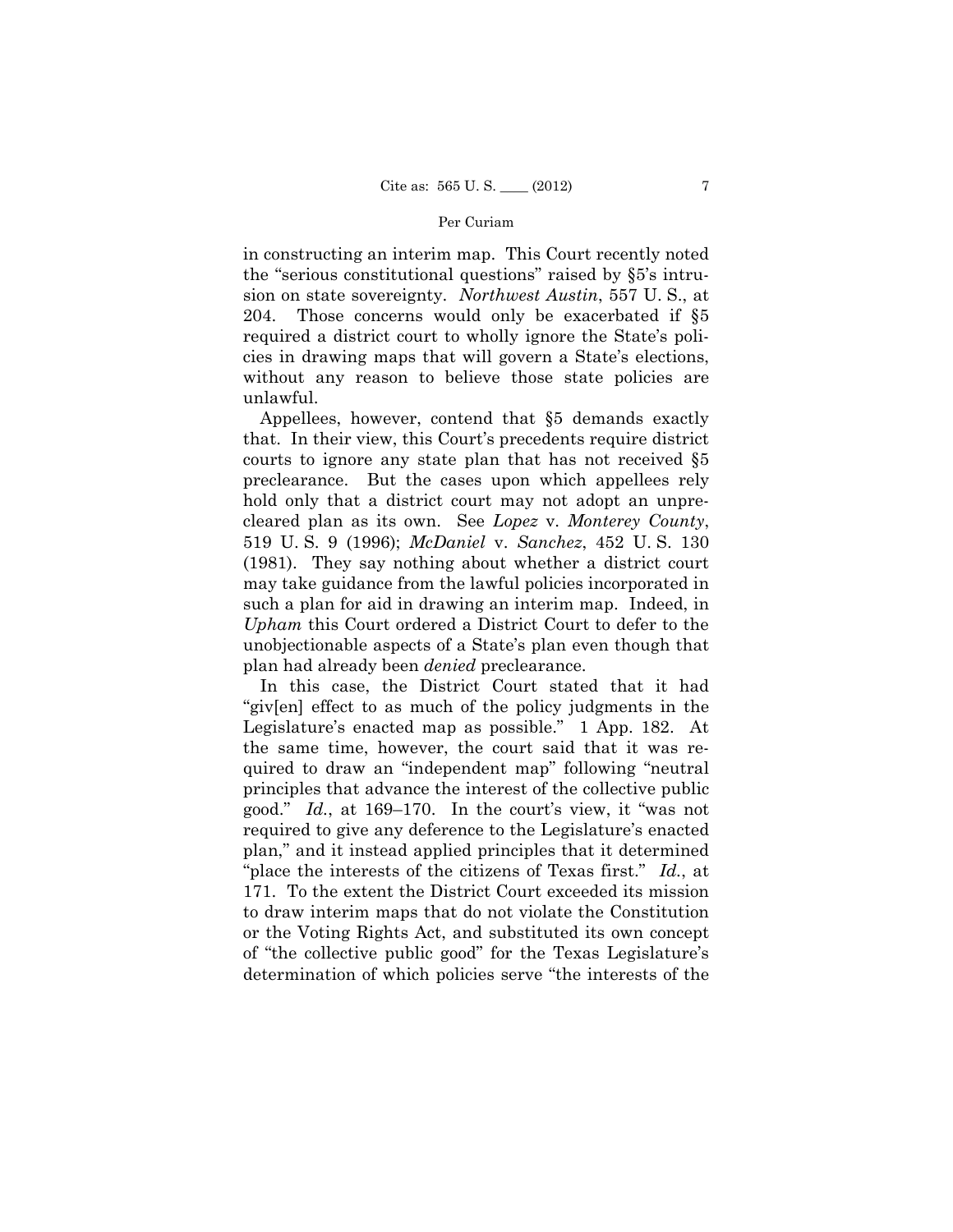citizens of Texas," the court erred.

In proclaiming its ability to draw an interim map "without regard to political considerations," the District Court relied heavily on *Balderas* v. *Texas*, No. 6:01cv158, 2001 U. S. Dist. LEXIS 25740 (ED Tex., Nov. 14, 2001) *(per curiam)*, summarily aff'd, 536 U. S. 919 (2002). 1 App. 182. But in *Balderas* there was no recently enacted state plan to which the District Court could turn. Without the benefit of legislative guidance in making distinctly legislative policy judgments, the *Balderas* court was perhaps compelled to design an interim map based on its own notion of the public good. Because the District Court here had the benefit of a recently enacted plan to assist it, the court had neither the need nor the license to cast aside that vital aid.

 tory intent or effect. 1 *id.,* at 187, n. 4. The District Court Some specific aspects of the District Court's plans seem to pay adequate attention to the State's policies, others do not, and the propriety of still others is unclear. For example, in drawing State House districts in North and East Texas, the District Court closely followed the State's policies. See 1 App. 173; 5 *id.*, at 25–26. Although Texas' entire State House plan is challenged in the §5 proceedings, there is apparently no serious allegation that the district lines in North and East Texas have a discriminawas thus correct to take guidance from the State's plan in drawing the interim map for those regions. But the court then altered those districts to achieve *de minimis* population variations—even though there was no claim that the population variations in those districts were unlawful. *Id.*, at 171, and n. 8. In the absence of any legal flaw in this respect in the State's plan, the District Court had no basis to modify that plan.2

——————

<sup>2</sup>This Court has stated that court-drawn maps are held to a higher standard of acceptable population variation than legislatively enacted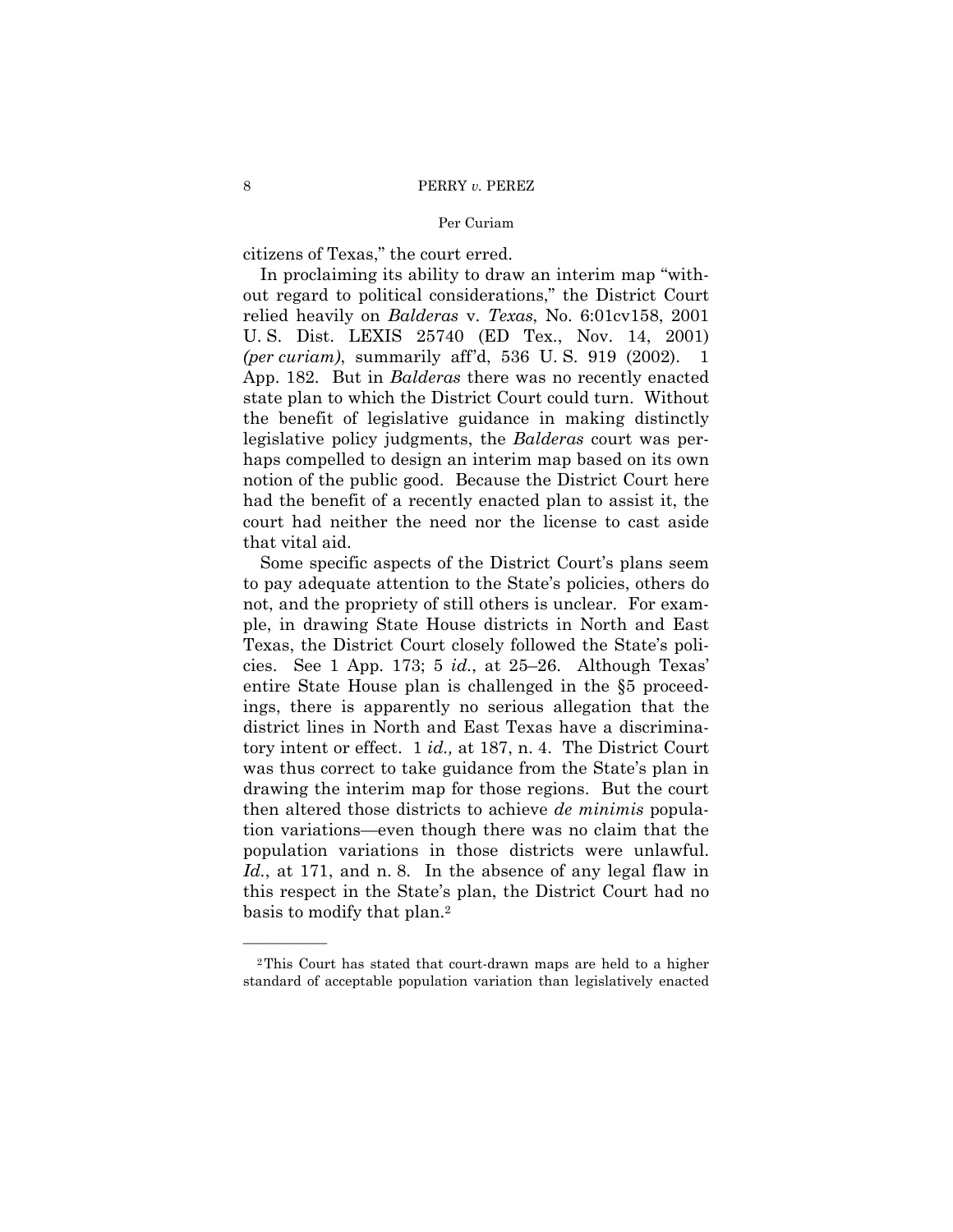lenges to the plan's details. See *id.*, at 102–103, 116, n. 24. The District Court was apparently motivated by a well-The District Court also erred in refusing to split voting precincts (called "voter tabulation districts" in Texas) in drawing the interim plans. *Id.*, at 90, 102–103. That choice alone prevented the District Court from following the lead of Texas' enacted plan—which freely splits precincts—in many areas where there were no legal chalintentioned desire to save Texas the time and expense of reconfiguring precincts, and to ensure that the court's interim plan could be implemented in time for the upcoming election. *Id.*, at 90, 102–103, 109. But the State's plan accepted the costs of splitting precincts in order to accomplish other goals, and Texas law expressly allows recasting precincts when redistricting. See Tex. Elec. Code Ann. §42.032 (West 2010). If a State has chosen to accept the burden of changing its precincts, and its decision to do so is otherwise lawful, there is no warrant for a district court to ignore the State's decision. Of course, in this case it may well be that Texas will reexamine this issue in light of the exigencies caused by the impending election.

 finding that the relevant aspects of the state plan stood a The District Court also appears to have unnecessarily ignored the State's plans in drawing certain individual districts. For example, the District Court drew an interim District 77 that resembles neither the State's newly enacted plan, nor the previous plan in effect prior to the 2010 census. The court said that it did so in response to alleged constitutional violations. 1 App. 174–175. But the court did not say that those allegations were plausible, much less likely to succeed. Nor did the District Court rely on a

——————

maps. See, *e.g.*, *Abrams* v. *Johnson*, 521 U. S. 74, 98 (1997). But this Court has also explained that those "stricter standard[s]" are not triggered where a district court incorporates unchallenged portions of a State's map into an interim map. *Upham* v. *Seamon*, 456 U. S. 37, 42– 43 (1982) *(per curiam)*.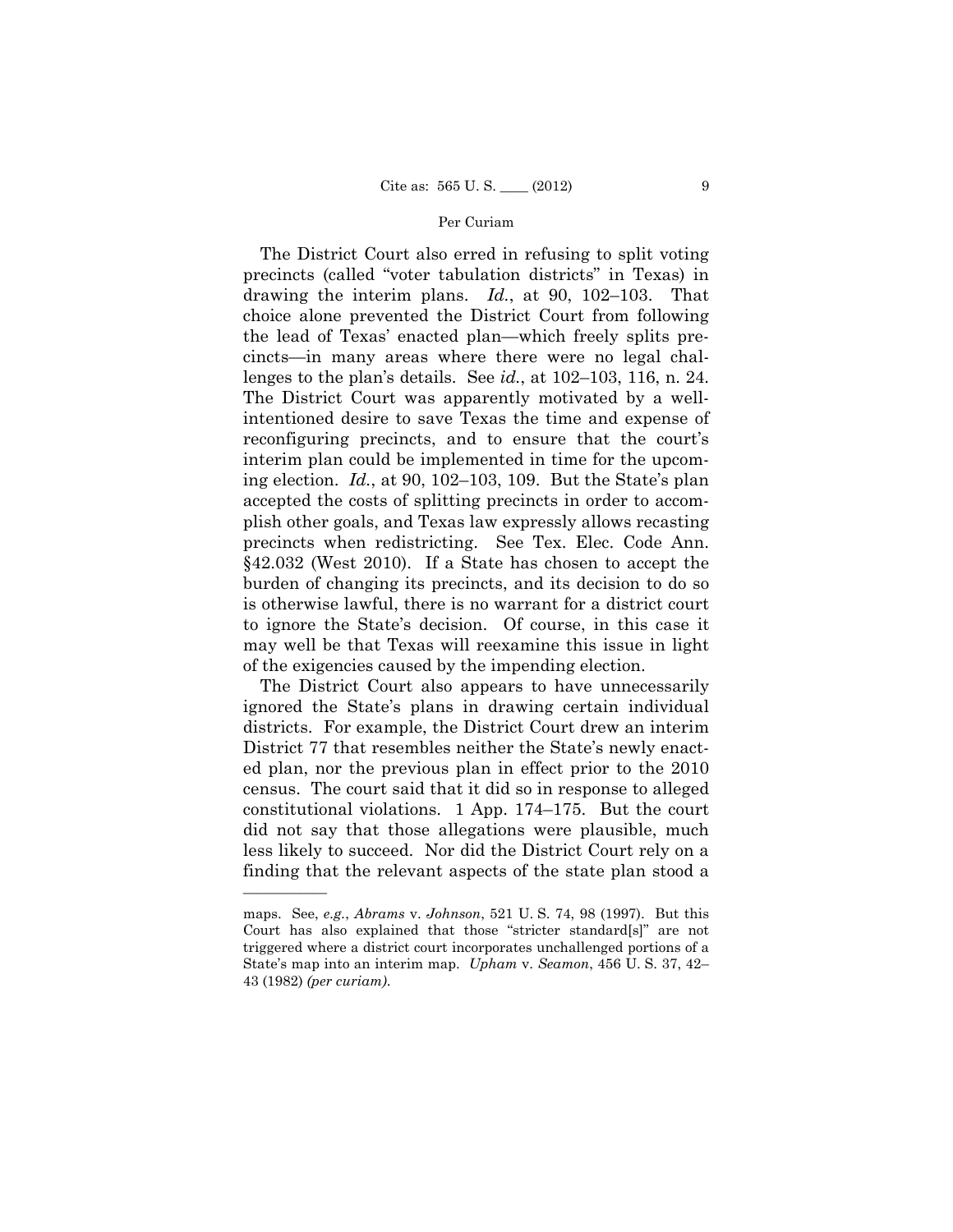reasonable probability of failing to gain §5 preclearance, see *supra,* at 6. Without such a determination, the District Court had no basis for drawing a district that does not resemble any legislatively enacted plan.

 groups to band together to form an electoral majority. The court's approach in drawing other districts was unclear. The interim plan's Congressional District 33, for example, disregards aspects of the State's plan that appear to be subject to strong challenges in the §5 proceeding. See 3 *id.*, at 600–601; 5 *id.*, at 12–14. That much seems appropriate, but there are grounds for concern with the path the District Court followed from there. The court's order suggests that it may have intentionally drawn District 33 as a "minority coalition opportunity district" in which the court expected two different minority 1 *id.*, at 147. The order is somewhat ambiguous on this point—some portions suggest that the court deliberately designed such a district, other parts suggest that it drew the district solely as a response to population growth in the area. Compare *id.*, at 146–147 ("Because much of the growth that occurred in the Dallas-Fort Worth metroplex was attributable to minorities, the new district 33 was drawn as a minority coalition opportunity district"), with *id.*, at 144 ("The Court has nowhere expressly sought to increase the performance of any opportunity district above benchmark"). If the District Court did set out to create a minority coalition district, rather than drawing a district that simply reflected population growth, it had no basis for doing so. Cf. *Bartlett* v. *Strickland*, 556 U. S. 1, 13–15 (2009) (plurality opinion).

Because it is unclear whether the District Court for the Western District of Texas followed the appropriate standards in drawing interim maps for the 2012 Texas elections, the orders implementing those maps are vacated, and the cases are remanded for further proceedings consistent with this opinion.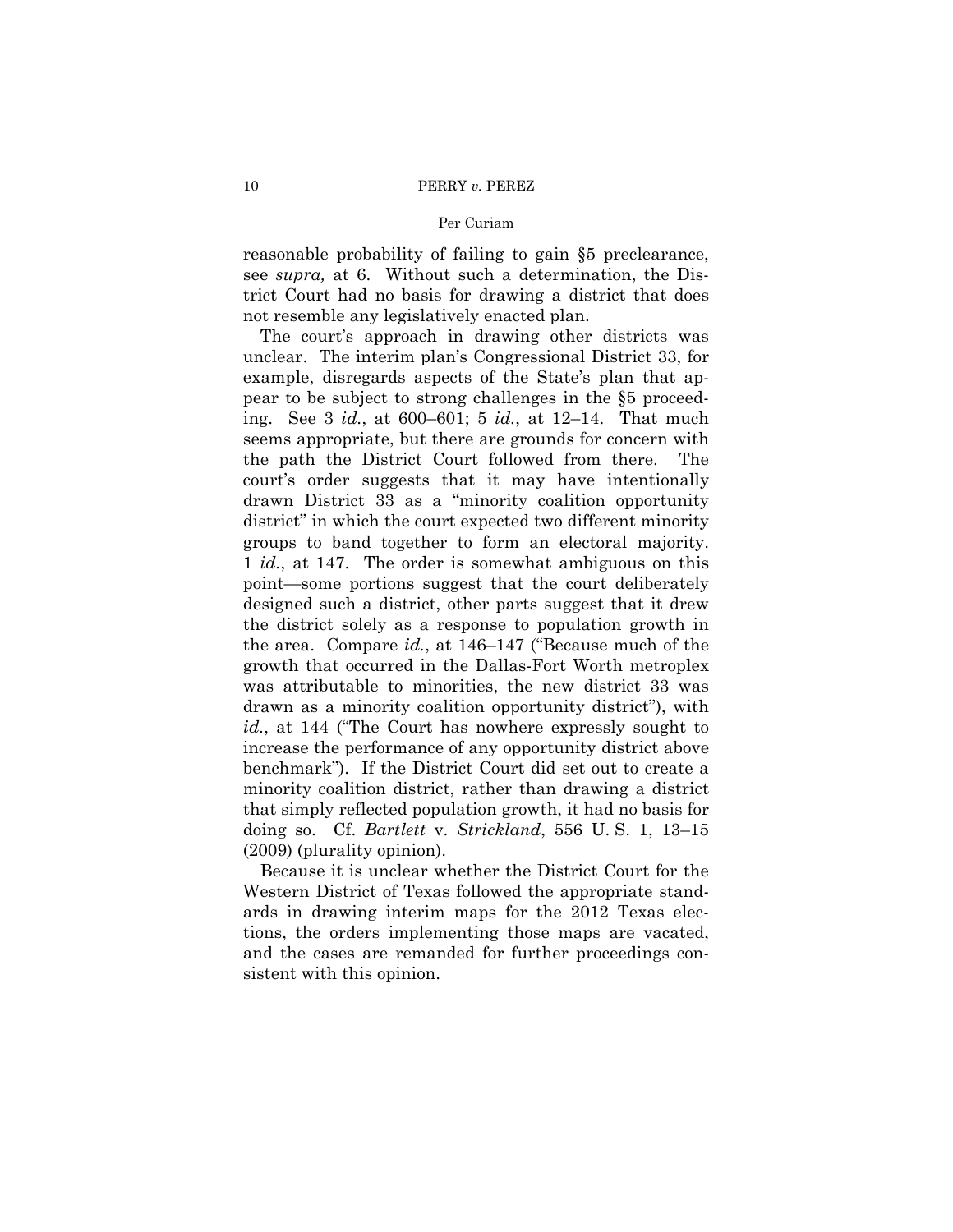The judgment shall issue forthwith.

*It is so ordered.*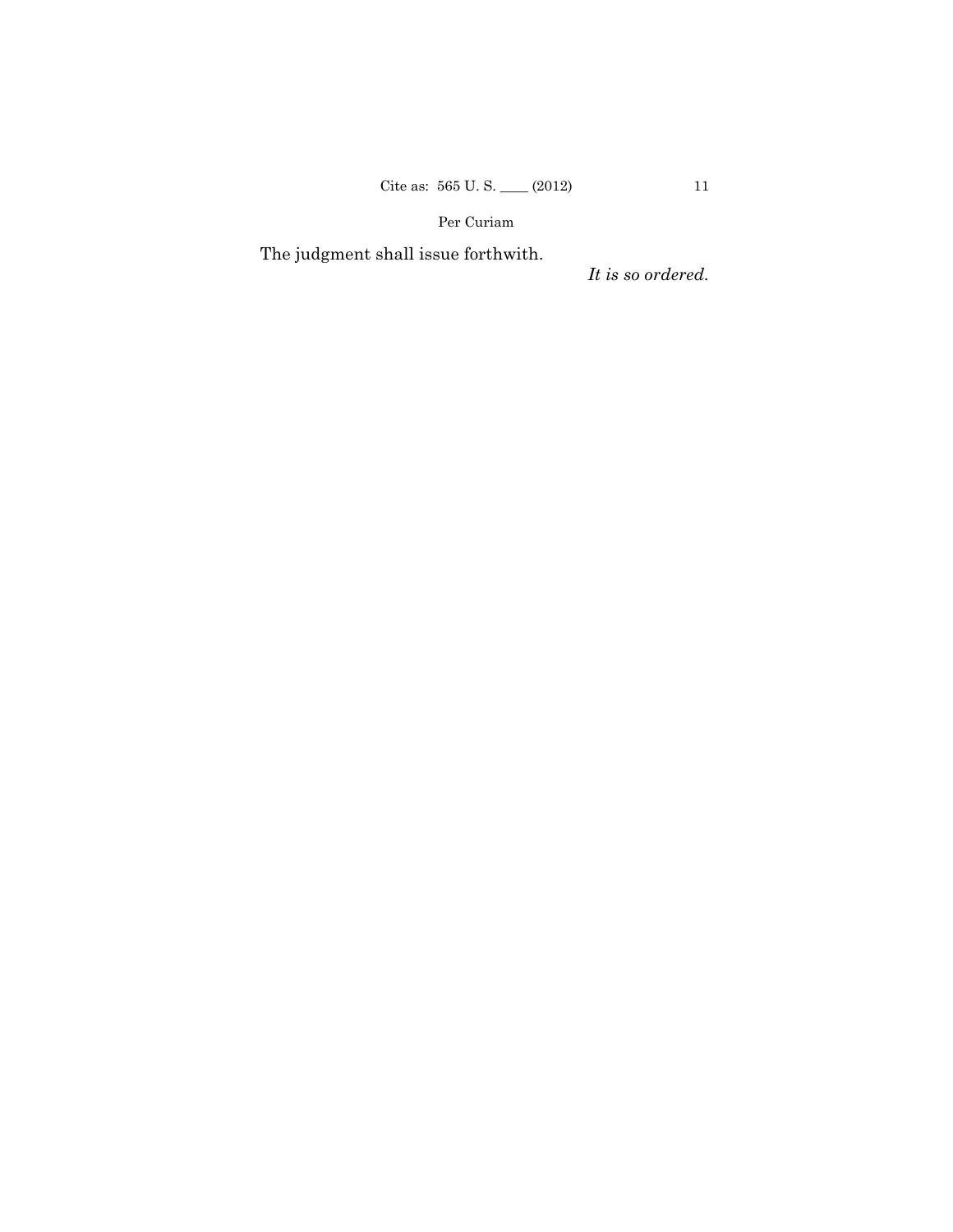THOMAS, J., concurring in judgment

#### $\frac{1}{2}$  ,  $\frac{1}{2}$  ,  $\frac{1}{2}$  ,  $\frac{1}{2}$  ,  $\frac{1}{2}$  ,  $\frac{1}{2}$  ,  $\frac{1}{2}$ **SUPREME COURT OF THE UNITED STATES**

#### $\frac{1}{2}$  ,  $\frac{1}{2}$  ,  $\frac{1}{2}$  ,  $\frac{1}{2}$  ,  $\frac{1}{2}$  ,  $\frac{1}{2}$ Nos. 11–713, 11–714 and 11–715

# RICK PERRY, GOVERNOR OF TEXAS, ET AL., APPELLANTS 11–713 *v.*

### SHANNON PEREZ, ET AL

# RICK PERRY, GOVERNOR OF TEXAS, ET AL., APPELLANTS

# 11–714 *v.*

# WENDY DAVIS, ET AL.

# RICK PERRY, GOVERNOR OF TEXAS, ET AL., APPELLANTS

11–715 *v.* 

#### SHANNON PEREZ, ET AL.

#### APPEAL FROM THE UNITED STATES DISTRICT COURT FOR THE WESTERN DISTRICT OF TEXAS

[January 20, 2012]

# JUSTICE THOMAS, concurring in the judgment.

 preclearance under §5 of the Voting Rights Act of 1965. (THOMAS, J., concurring in judgment in part and dissent-The Court proceeds from the premise that court-drawn interim plans are necessary in part because Texas' newly enacted redistricting plans are unenforceable for lack of *Ante,* at 1–3. In my view, Texas' failure to timely obtain §5 preclearance of its new plans is no obstacle to their implementation, because, as I have previously explained, §5 is unconstitutional. See *Northwest Austin Municipal Util. Dist. No. One* v. *Holder*, 557 U. S. 193, 212 (2009) ing in part). Although Texas' new plans are being chal-